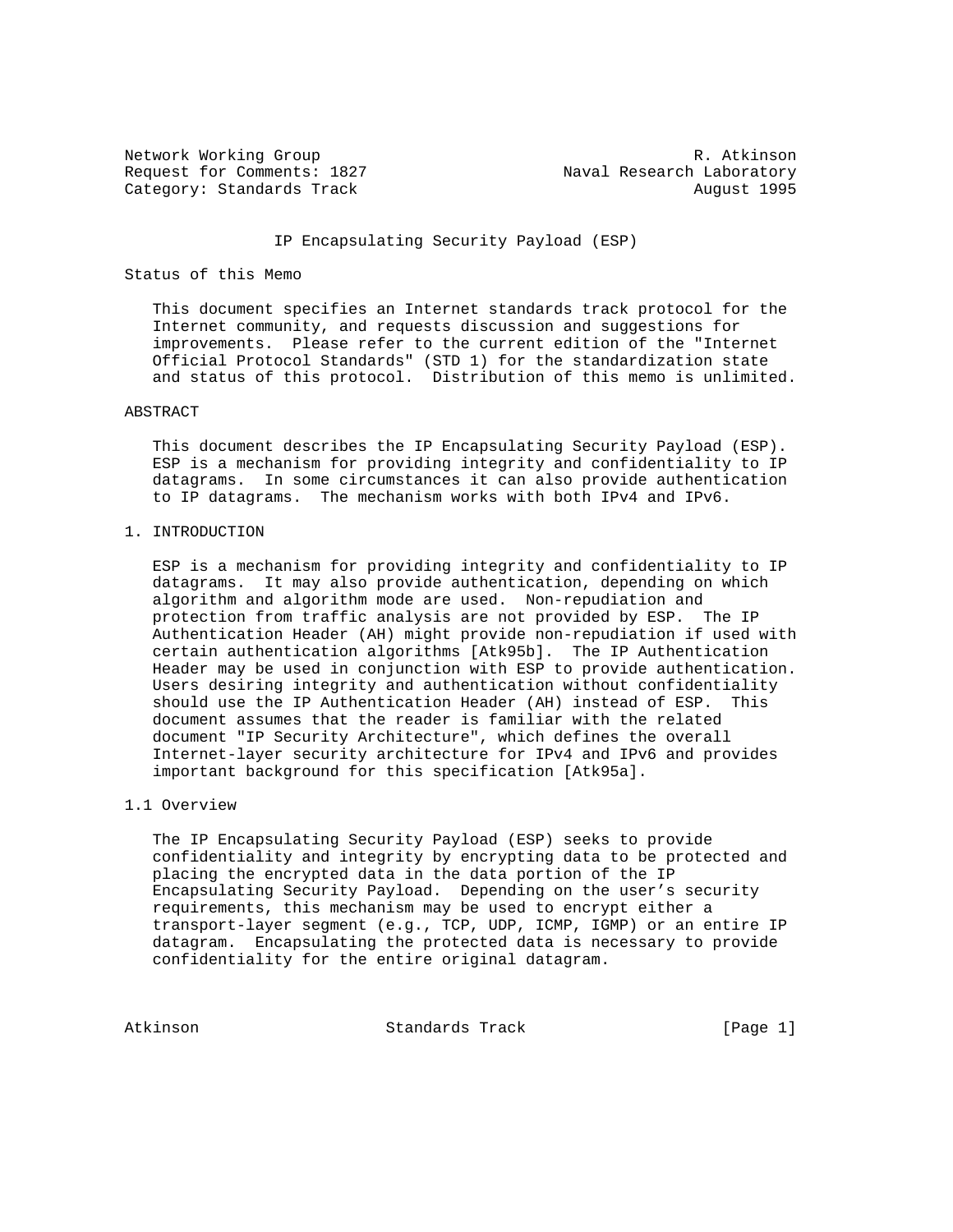Use of this specification will increase the IP protocol processing costs in participating systems and will also increase the communications latency. The increased latency is primarily due to the encryption and decryption required for each IP datagram containing an Encapsulating Security Payload.

 In Tunnel-mode ESP, the original IP datagram is placed in the encrypted portion of the Encapsulating Security Payload and that entire ESP frame is placed within a datagram having unencrypted IP headers. The information in the unencrypted IP headers is used to route the secure datagram from origin to destination. An unencrypted IP Routing Header might be included between the IP Header and the Encapsulating Security Payload.

 In Transport-mode ESP, the ESP header is inserted into the IP datagram immediately prior to the transport-layer protocol header (e.g., TCP, UDP, or ICMP). In this mode bandwidth is conserved because there are no encrypted IP headers or IP options.

 In the case of IP, an IP Authentication Header may be present as a header of an unencrypted IP packet, as a header after the IP header and before the ESP header in a Transport-mode ESP packet, and also as a header within the encrypted portion of a Tunnel-mode ESP packet. When AH is present both in the cleartext IP header and also inside a Tunnel-mode ESP header of a single packet, the unencrypted IPv6 Authentication Header is primarily used to provide protection for the contents of the unencrypted IP headers and the encrypted Authentication Header is used to provide authentication only for the encrypted IP packet. This is discussed in more detail later in this document.

 The Encapsulating Security Payload is structured a bit differently than other IP payloads. The first component of the ESP payload consist of the unencrypted field(s) of the payload. The second component consists of encrypted data. The field(s) of the unencrypted ESP header inform the intended receiver how to properly decrypt and process the encrypted data. The encrypted data component includes protected fields for the security protocol and also the encrypted encapsulated IP datagram.

 The concept of a "Security Association" is fundamental to ESP. It is described in detail in the companion document "Security Architecture for the Internet Protocol" which is incorporated here by reference [Atk95a]. Implementors should read that document before reading this one.

Atkinson Standards Track [Page 2]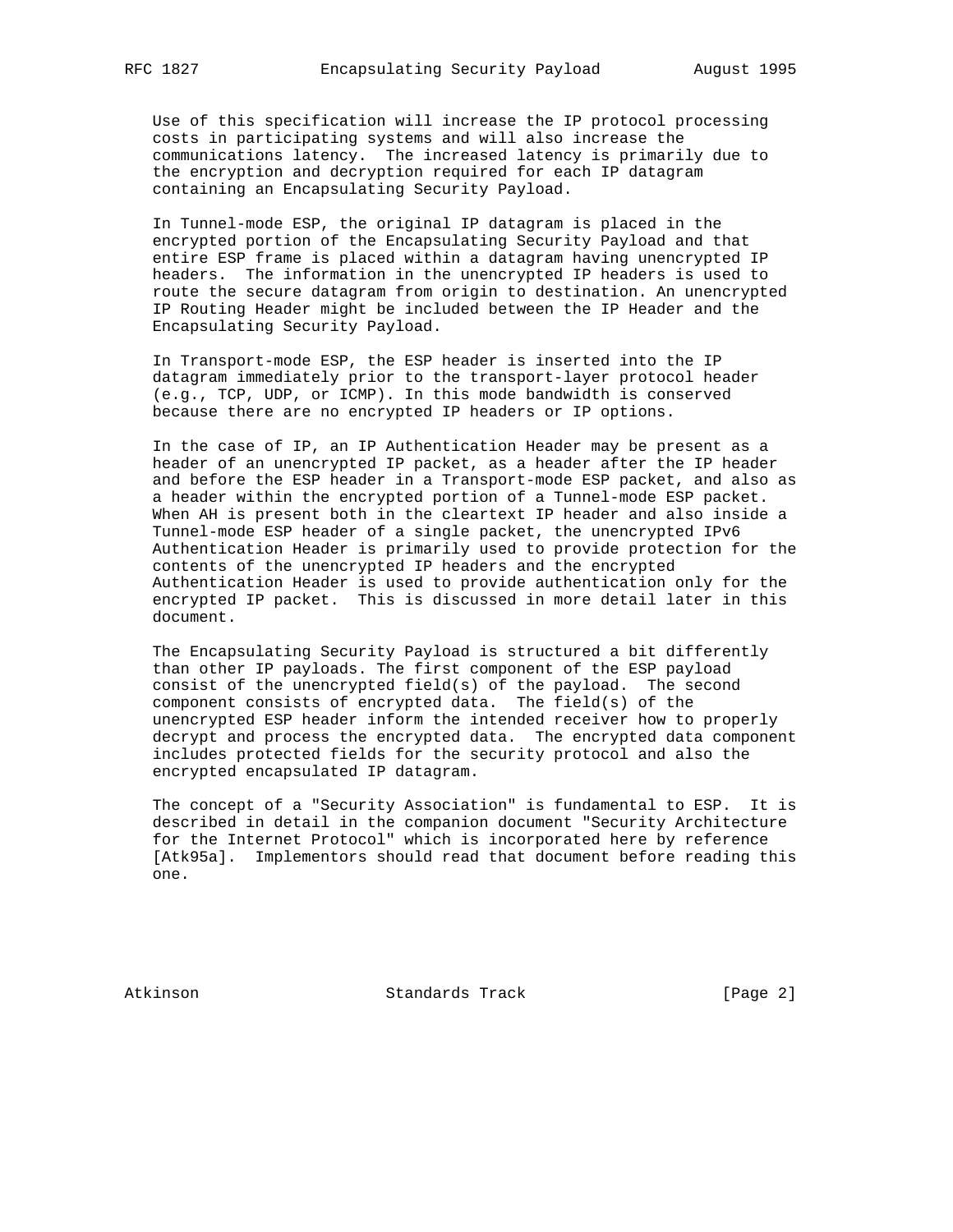### 1.2 Requirements Terminology

 In this document, the words that are used to define the significance of each particular requirement are usually capitalised. These words are:

- MUST

 This word or the adjective "REQUIRED" means that the item is an absolute requirement of the specification.

- SHOULD

 This word or the adjective "RECOMMENDED" means that there might exist valid reasons in particular circumstances to ignore this item, but the full implications should be understood and the case carefully weighed before taking a different course.

#### - MAY

 This word or the adjective "OPTIONAL" means that this item is truly optional. One vendor might choose to include the item because a particular marketplace requires it or because it enhances the product, for example; another vendor may omit the same item.

# 2. KEY MANAGEMENT

 Key management is an important part of the IP security architecture. However, a specific key management protocol is not included in this specification because of a long history in the public literature of subtle flaws in key management algorithms and protocols. IP tries to decouple the key management mechanisms from the security protocol mechanisms. The only coupling between the key management protocol and the security protocol is with the Security Parameter Index (SPI), which is described in more detail below. This decoupling permits several different key management mechanisms to be used. More importantly, it permits the key management protocol to be changed or corrected without unduly impacting the security protocol implementations. Thus, a key management protocol for IP is not specified within this memo. The IP Security Architecture describes key management in more detail and specifies the key management requirements for IP. Those key management requirements are incorporated here by reference [Atk95a].

 The key management mechanism is used to negotiate a number of parameters for each security association, including not only the keys but other information (e.g., the cryptographic algorithms and modes,

Atkinson **Standards Track** [Page 3]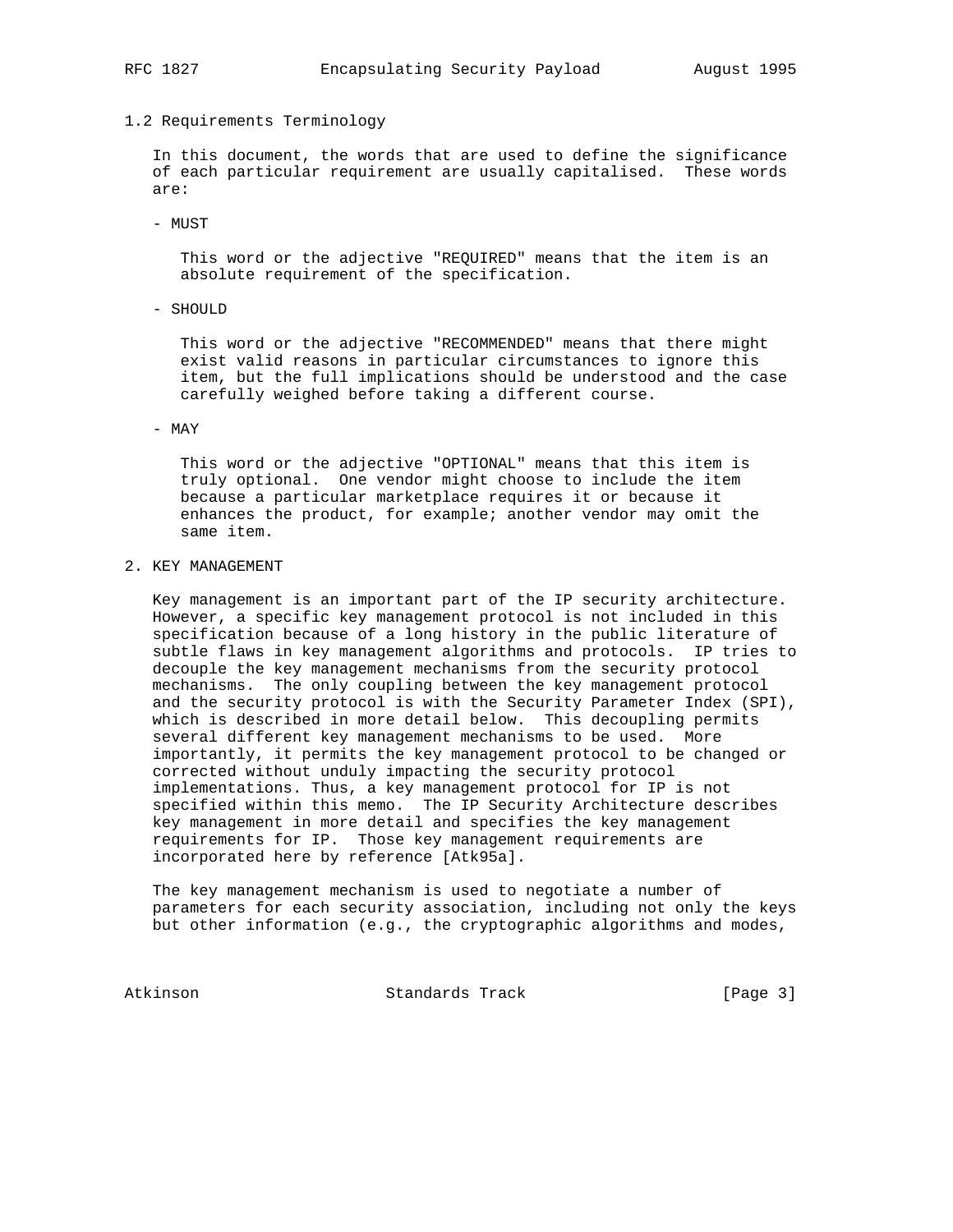security classification level, if any) used by the communicating parties. The key management protocol implementation usually creates and maintains a logical table containing the several parameters for each current security association. An ESP implementation normally needs to read that security parameter table to determine how to process each datagram containing an ESP (e.g., which algorithm/mode and key to use).

### 3. ENCAPSULATING SECURITY PAYLOAD SYNTAX

 The Encapsulating Security Payload (ESP) may appear anywhere after the IP header and before the final transport-layer protocol. The Internet Assigned Numbers Authority has assigned Protocol Number 50 to ESP [STD-2]. The header immediately preceding an ESP header will always contain the value 50 in its Next Header (IPv6) or Protocol (IPv4) field. ESP consists of an unencrypted header followed by encrypted data. The encrypted data includes both the protected ESP header fields and the protected user data, which is either an entire IP datagram or an upper-layer protocol frame (e.g., TCP or UDP). A high-level diagram of a secure IP datagram follows.

| ESP Header   encrypted data<br>IP Header   Other IP Headers |  |
|-------------------------------------------------------------|--|

A more detailed diagram of the ESP Header follows below.

 +-------------+--------------------+------------+---------------------+ | Security Association Identifier (SPI), 32 bits | +=============+====================+============+=====================+ | Opaque Transform Data, variable length | +-------------+--------------------+------------+---------------------+

 Encryption and authentication algorithms, and the precise format of the Opaque Transform Data associated with them are known as "transforms". The ESP format is designed to support new transforms in the future to support new or additional cryptographic algorithms. The transforms are specified by themselves rather than in the main body of this specification. The mandatory transform for use with IP is defined in a separate document [KMS95]. Other optional transforms exist in other separate specifications and additional transforms might be defined in the future.

Atkinson **Standards Track** [Page 4]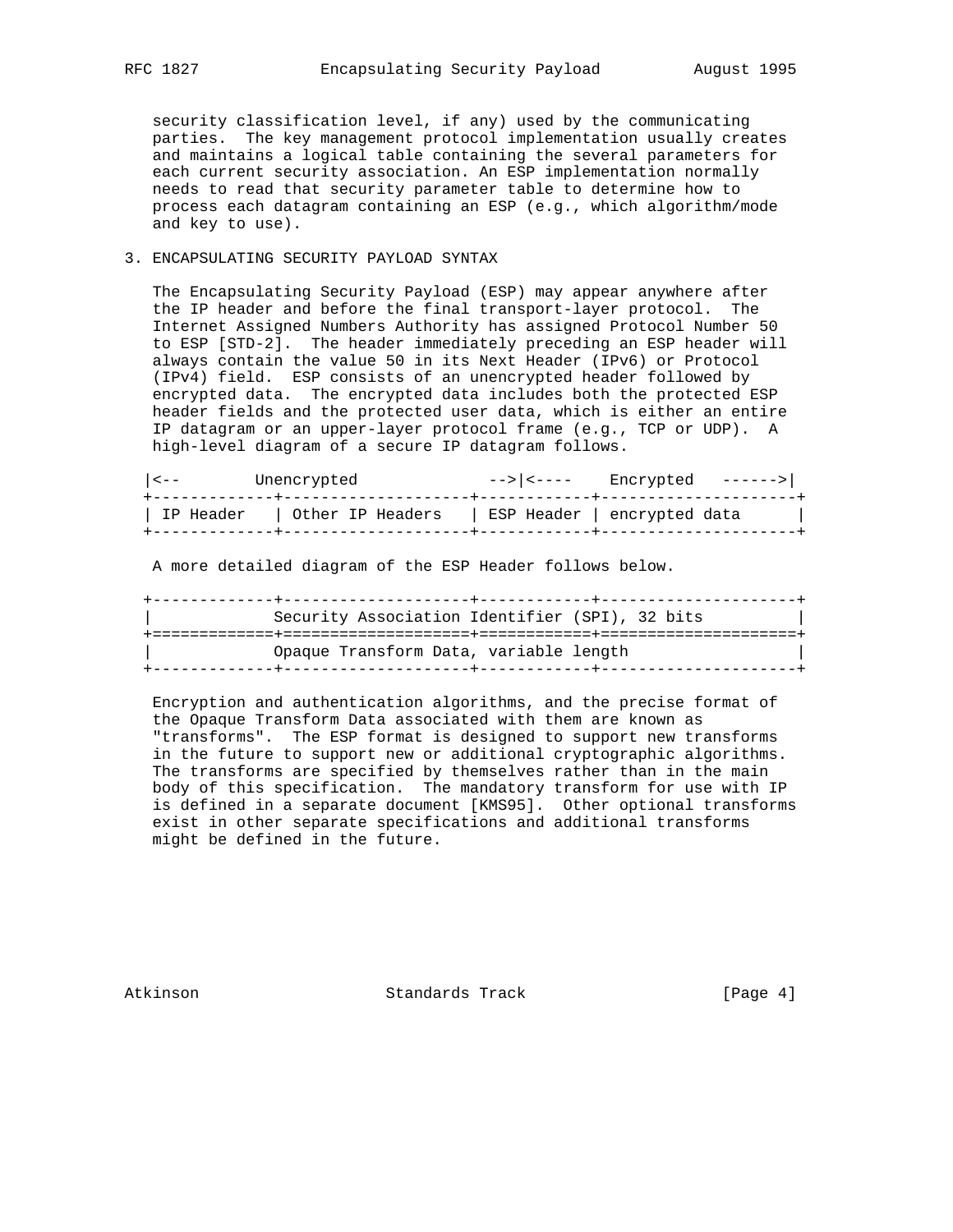### 3.1 Fields of the Encapsulating Security Payload

 The SPI is a 32-bit pseudo-random value identifying the security association for this datagram. If no security association has been established, the value of the SPI field shall be 0x00000000. An SPI is similar to the SAID used in other security protocols. The name has been changed because the semantics used here are not exactly the same as those used in other security protocols.

 The set of SPI values in the range 0x00000001 though 0x000000FF are reserved to the Internet Assigned Numbers Authority (IANA) for future use. A reserved SPI value will not normally be assigned by IANA unless the use of that particular assigned SPI value is openly specified in an RFC.

 The SPI is the only mandatory transform-independent field. Particular transforms may have other fields unique to the transform. Transforms are not specified in this document.

3.2 Security Labeling with ESP

 The encrypted IP datagram need not and does not normally contain any explicit Security Label because the SPI indicates the sensitivity level. This is an improvement over the current practices with IPv4 where an explicit Sensitivity Label is normally used with Compartmented Mode Workstations and other systems requiring Security Labels [Ken91] [DIA]. In some situations, users MAY choose to carry explicit labels (for example, IPSO labels as defined by RFC-1108 might be used with IPv4) in addition to using the implicit labels provided by ESP. Explicit label options could be defined for use with IPv6 (e.g., using the IPv6 End-to-End Options Header or the IPv6 Hop-by-Hop Options Header). Implementations MAY support explicit labels in addition to implicit labels, but implementations are not required to support explicit labels. Implementations of ESP in systems claiming to provide multi-level security MUST support implicit labels.

4. ENCAPSULATING SECURITY PROTOCOL PROCESSING

 This section describes the steps taken when ESP is in use between two communicating parties. Multicast is different from unicast only in the area of key management (See the definition of the SPI, above, for more detail on this). There are two modes of use for ESP. The first mode, which is called "Tunnel-mode", encapsulates an entire IP datagram inside ESP. The second mode, which is called "Transport- Mode", encapsulates a transport-layer (e.g., UDP, TCP) frame inside ESP. The term "Transport-mode" must not be misconstrued as restricting its use to TCP and UDP. For example, an ICMP message MAY

Atkinson Standards Track [Page 5]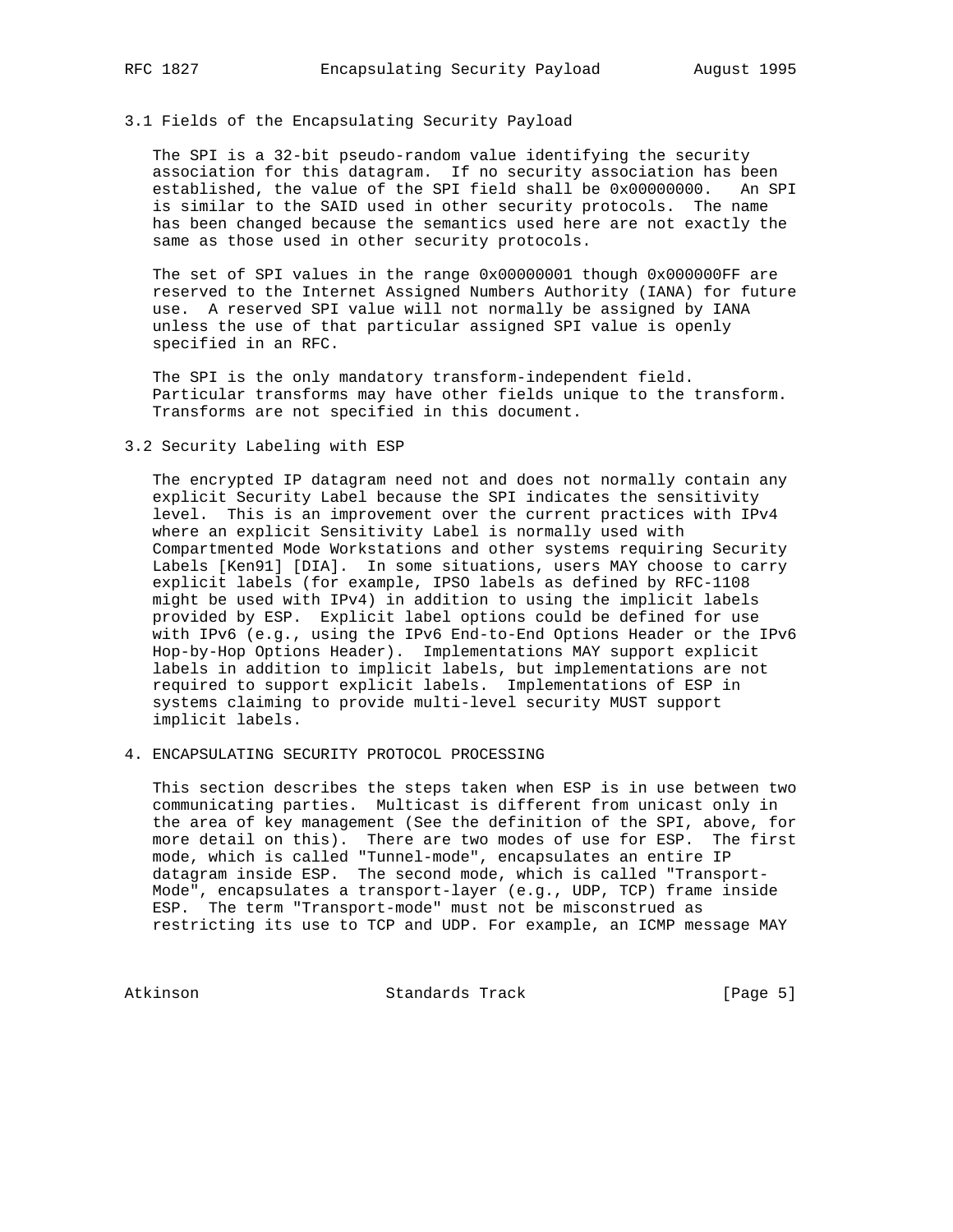be sent either using the "Transport-mode" or the "Tunnel-mode" depending upon circumstance. ESP processing occurs prior to IP fragmentation on output and after IP reassembly on input. This section describes protocol processing for each of these two modes.

# 4.1 ESP in Tunnel-mode

 In Tunnel-mode ESP, the ESP header follows all of the end-to-end headers (e.g., Authentication Header, if present in cleartext) and immediately precedes an tunnelled IP datagram.

 The sender takes the original IP datagram, encapsulates it into the ESP, uses at least the sending userid and Destination Address as data to locate the correct Security Association, and then applies the appropriate encryption transform. If host-oriented keying is in use, then all sending userids on a given system will have the same Security Association for a given Destination Address. If no key has been established, then the key management mechanism is used to establish an encryption key for this communications session prior to the use of ESP. The (now encrypted) ESP is then encapsulated in a cleartext IP datagram as the last payload. If strict red/black separation is being enforced, then the addressing and other information in the cleartext IP headers and optional payloads MAY be different from the values contained in the (now encrypted and encapsulated) original datagram.

 The receiver strips off the cleartext IP header and cleartext optional IP payloads (if any) and discards them. It then uses the combination of Destination Address and SPI value to locate the correct session key to use for this packet. It then decrypts the ESP using the session key that was just located for this packet.

 If no valid Security Association exists for this session (for example, the receiver has no key), the receiver MUST discard the encrypted ESP and the failure MUST be recorded in the system log or audit log. This system log or audit log entry SHOULD include the SPI value, date/time, cleartext Sending Address, cleartext Destination Address, and the cleartext Flow ID. The log entry MAY also include other identifying data. The receiver might not wish to react by immediately informing the sender of this failure because of the strong potential for easy-to-exploit denial of service attacks.

 If decryption succeeds, the original IP datagram is then removed from the (now decrypted) ESP. This original IP datagram is then processed as per the normal IP protocol specification. In the case of system claiming to provide multilevel security (for example, a B1 or Compartmented Mode Workstation) additional appropriate mandatory access controls MUST be applied based on the security level of the

Atkinson Standards Track [Page 6]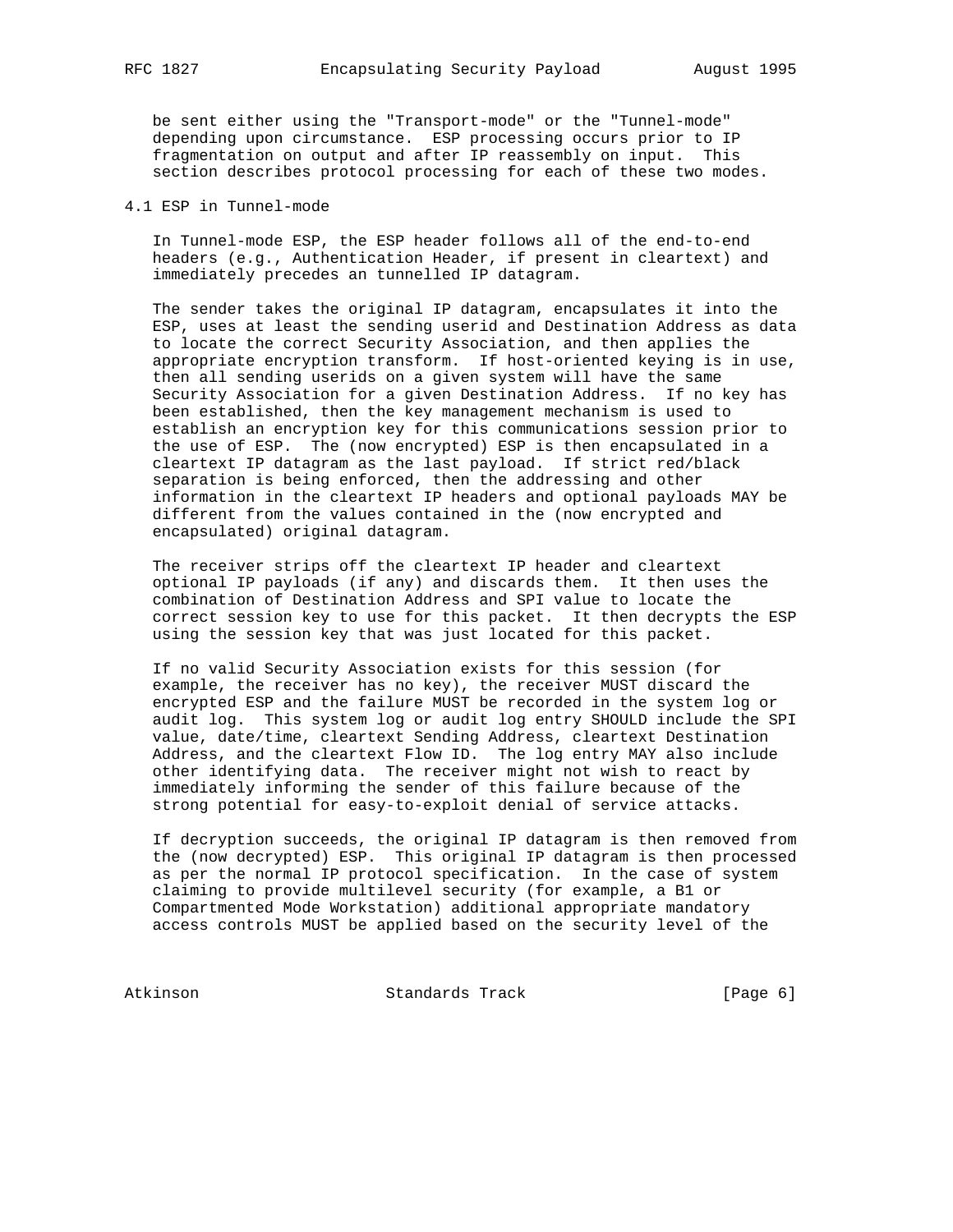receiving process and the security level associated with this Security Association. If those mandatory access controls fail, then the packet SHOULD be discarded and the failure SHOULD be logged using implementation-specific procedures.

4.2 ESP in Transport-mode

 In Transport-mode ESP, the ESP header follows the end-to-end headers (e.g., Authentication Header) and immediately precedes a transport layer (e.g., UDP, TCP, ICMP) header.

 The sender takes the original transport-layer (e.g., UDP, TCP, ICMP) frame, encapsulates it into the ESP, uses at least the sending userid and Destination Address to locate the appropriate Security Association, and then applies the appropriate encryption transform. If host-oriented keying is in use, then all sending userids on a given system will have the same Security Association for a given Destination Address. If no key has been established, then the key management mechanism is used to establish a encryption key for this communications session prior to the encryption. The (now encrypted) ESP is then encapsulated as the last payload of a cleartext IP datagram.

 The receiver processes the cleartext IP header and cleartext optional IP headers (if any) and temporarily stores pertinent information (e.g., source and destination addresses, Flow ID, Routing Header). It then decrypts the ESP using the session key that has been established for this traffic, using the combination of the destination address and the packet's Security Association Identifier (SPI) to locate the correct key.

 If no key exists for this session or the attempt to decrypt fails, the encrypted ESP MUST be discarded and the failure MUST be recorded in the system log or audit log. If such a failure occurs, the recorded log data SHOULD include the SPI value, date/time received, clear-text Sending Address, clear-text Destination Address, and the Flow ID. The log data MAY also include other information about the failed packet. If decryption does not work properly for some reason, then the resulting data will not be parsable by the implementation's protocol engine. Hence, failed decryption is generally detectable.

 If decryption succeeds, the original transport-layer (e.g., UDP, TCP, ICMP) frame is removed from the (now decrypted) ESP. The information from the cleartext IP header and the now decrypted transport-layer header is jointly used to determine which application the data should be sent to. The data is then sent along to the appropriate application as normally per IP protocol specification. In the case of a system claiming to provide multilevel security (for example, a

Atkinson Standards Track [Page 7]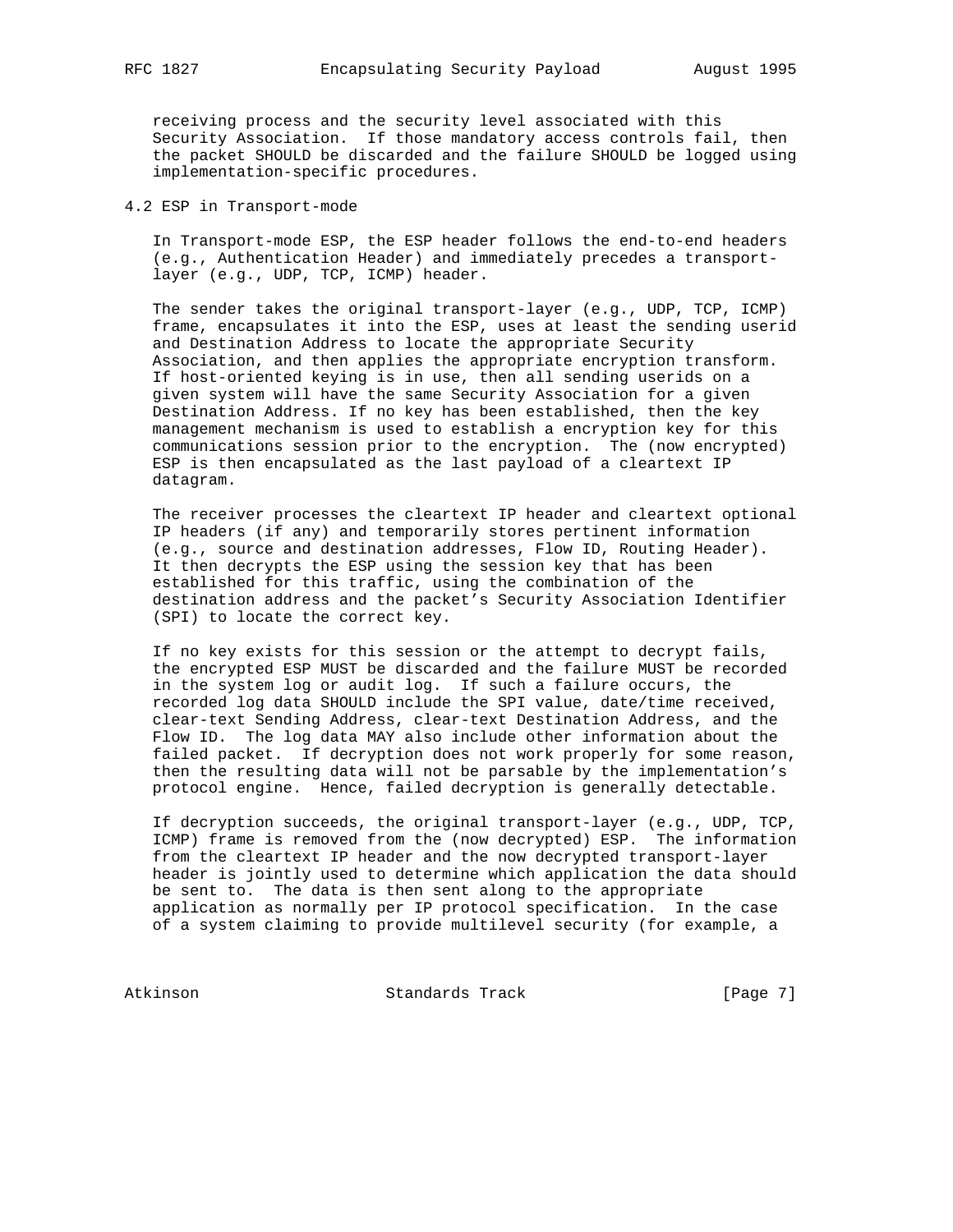B1 or Compartmented Mode Workstation), additional Mandatory Access Controls MUST be applied based on the security level of the receiving process and the security level of the received packet's Security Association.

#### 4.3. Authentication

 Some transforms provide authentication as well as confidentiality and integrity. When such a transform is not used, then the Authentication Header might be used in conjunction with the Encapsulating Security Payload. There are two different approaches to using the Authentication Header with ESP, depending on which data is to be authenticated. The location of the Authentication Header makes it clear which set of data is being authenticated.

 In the first usage, the entire received datagram is authenticated, including both the encrypted and unencrypted portions, while only the data sent after the ESP Header is confidential. In this usage, the sender first applies ESP to the data being protected. Then the other plaintext IP headers are prepended to the ESP header and its now encrypted data. Finally, the IP Authentication Header is calculated over the resulting datagram according to the normal method. Upon receipt, the receiver first verifies the authenticity of the entire datagram using the normal IP Authentication Header process. Then if authentication succeeds, decryption using the normal IP ESP process occurs. If decryption is successful, then the resulting data is passed up to the upper layer.

 If the authentication process were to be applied only to the data protected by Tunnel-mode ESP, then the IP Authentication Header would be placed normally within that protected datagram. However, if one were using Transport-mode ESP, then the IP Authentication Header would be placed before the ESP header and would be calculated across the entire IP datagram.

 If the Authentication Header is encapsulated within a Tunnel-mode ESP header, and both headers have specific security classification levels associated with them, and the two security classification levels are not identical, then an error has occurred. That error SHOULD be recorded in the system log or audit log using the procedures described previously. It is not necessarily an error for an Authentication Header located outside of the ESP header to have a different security classification level than the ESP header's classification level. This might be valid because the cleartext IP headers might have a different classification level after the data has been encrypted using ESP.

Atkinson **Standards Track** [Page 8]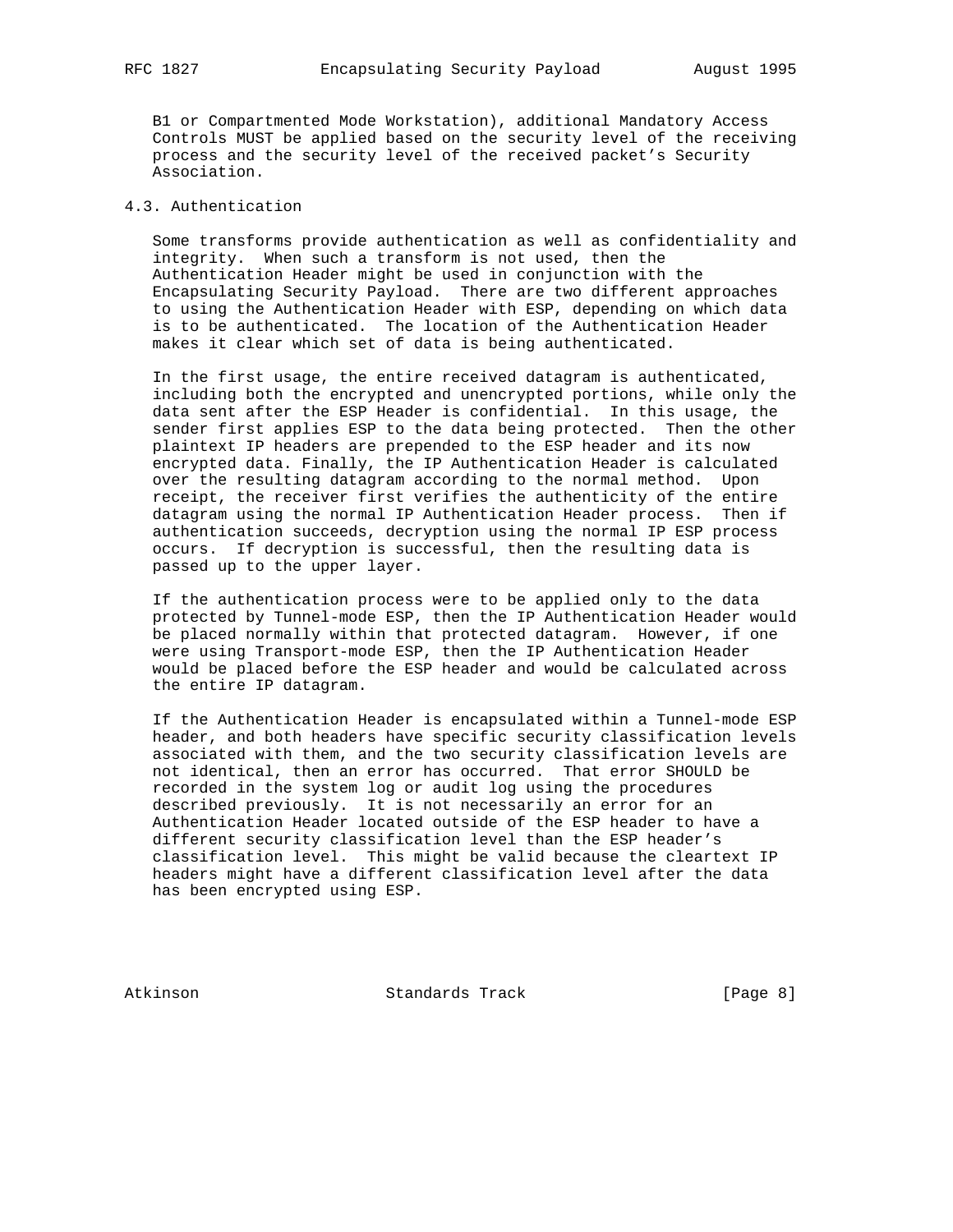## 5. CONFORMANCE REQUIREMENTS

 Implementations that claim conformance or compliance with this specification MUST fully implement the header described here, MUST support manual key distribution with this header, MUST comply with all requirements of the "Security Architecture for the Internet Protocol" [Atk95a], and MUST support the use of DES CBC as specified in the companion document entitled "The ESP DES-CBC Transform" [KMS95]. Implementors MAY also implement other ESP transforms. Implementers should consult the most recent version of the "IAB Official Standards" RFC for further guidance on the status of this document.

#### 6. SECURITY CONSIDERATIONS

 This entire document discusses a security mechanism for use with IP. This mechanism is not a panacea, but it does provide an important component useful in creating a secure internetwork.

 Cryptographic transforms for ESP which use a block-chaining algorithm and lack a strong integrity mechanism are vulnerable to a cut-and paste attack described by Bellovin and should not be used unless the Authentication Header is always present with packets using that ESP transform [Bel95].

 Users need to understand that the quality of the security provided by this specification depends completely on the strength of whichever encryption algorithm has been implemented, the correctness of that algorithm's implementation, upon the security of the key management mechanism and its implementation, the strength of the key [CN94] [Sch94, p233] and upon the correctness of the ESP and IP implementations in all of the participating systems.

 If any of these assumptions do not hold, then little or no real security will be provided to the user. Use of high assurance development techniques is recommended for the IP Encapsulating Security Payload.

 Users seeking protection from traffic analysis might consider the use of appropriate link encryption. Description and specification of link encryption is outside the scope of this note.

 If user-oriented keying is not in use, then the algorithm in use should not be an algorithm vulnerable to any kind of Chosen Plaintext attack. Chosen Plaintext attacks on DES are described in [BS93] and [Mat94]. Use of user-oriented keying is recommended in order to preclude any sort of Chosen Plaintext attack and to generally make cryptanalysis more difficult. Implementations SHOULD support user-

Atkinson Standards Track [Page 9]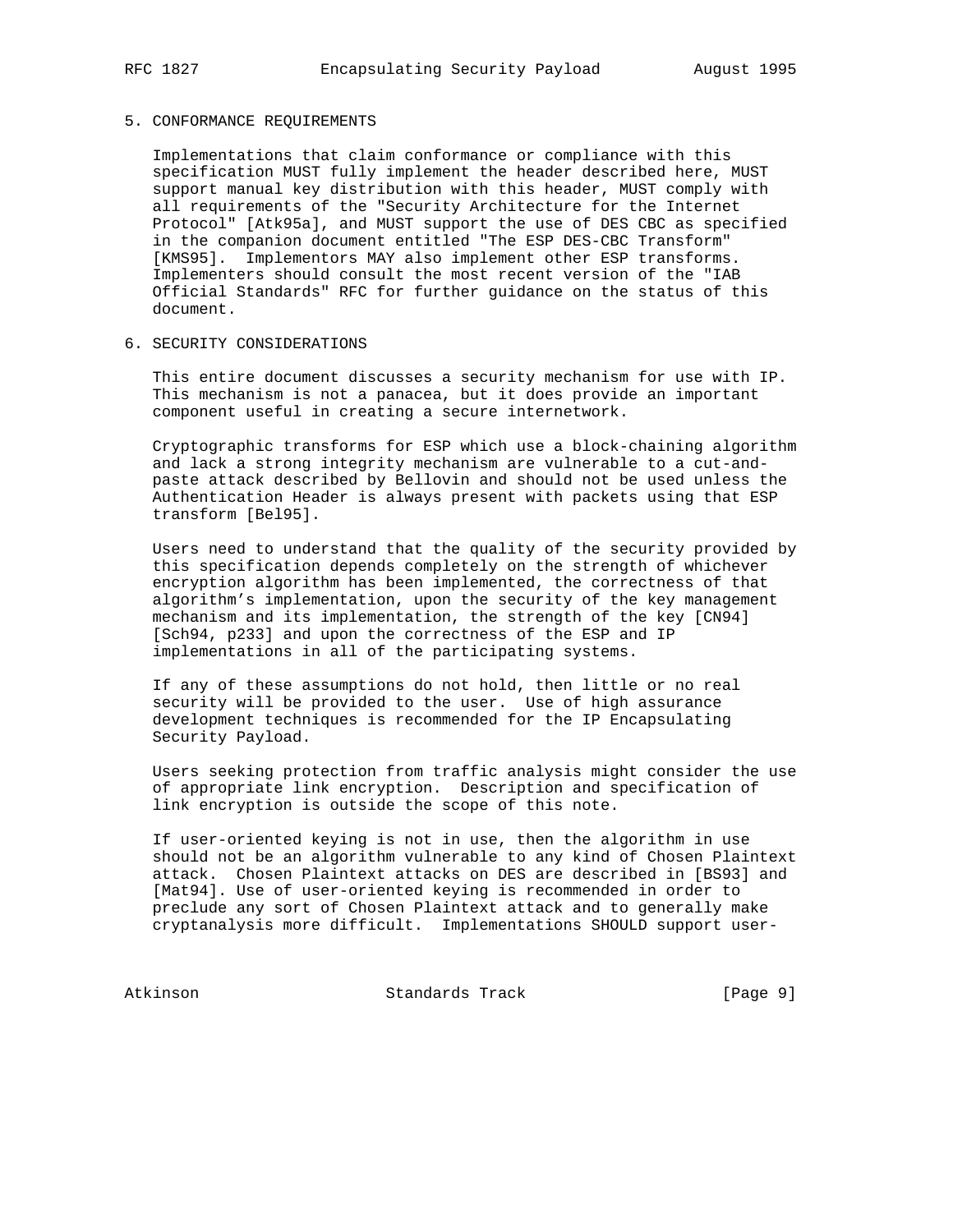oriented keying as is described in the IP Security Architecture [Atk95a].

#### ACKNOWLEDGEMENTS

 This document benefited greatly from work done by Bill Simpson, Perry Metzger, and Phil Karn to make general the approach originally defined by the author for SIP, SIPP, and finally IPv6.

 Many of the concepts here are derived from or were influenced by the US Government's SP3 security protocol specification, the ISO/IEC's NLSP specification, or from the proposed swIPe security protocol [SDNS89, ISO92a, IB93, IBK93, ISO92b]. The use of DES for confidentiality is closely modeled on the work done for the SNMPv2 [GM93]. Steve Bellovin, Steve Deering, Dave Mihelcic, and Hilarie Orman provided solid critiques of early versions of this memo.

#### REFERENCES

- [Atk95a] Atkinson, R., "Security Architecture for the Internet Protocol", RFC 1825, NRL, August 1995.
- [Atk95b] Atkinson, R., "IP Authentication Header", RFC 1826, NRL, August 1995.
- [Bel89] Steven M. Bellovin, "Security Problems in the TCP/IP Protocol Suite", ACM Computer Communications Review, Vol. 19, No. 2, March 1989.
- [Bel95] Steven M. Bellovin, Presentation at IP Security Working Group Meeting, Proceedings of the 32nd Internet Engineering Task Force, March 1995, Internet Engineering Task Force, Danvers, MA.
- [BS93] Eli Biham and Adi Shamir, "Differential Cryptanalysis of the Data Encryption Standard", Springer-Verlag, New York, NY, 1993.
- [CN94] John M. Carroll & Sri Nudiati, "On Weak Keys and Weak Data: Foiling the Two Nemeses", Cryptologia, Vol. 18, No. 23, July 1994. pp. 253-280
- [CERT95] Computer Emergency Response Team (CERT), "IP Spoofing Attacks and Hijacked Terminal Connections", CA-95:01, January 1995. Available via anonymous ftp from info.cert.org.

Atkinson Standards Track [Page 10]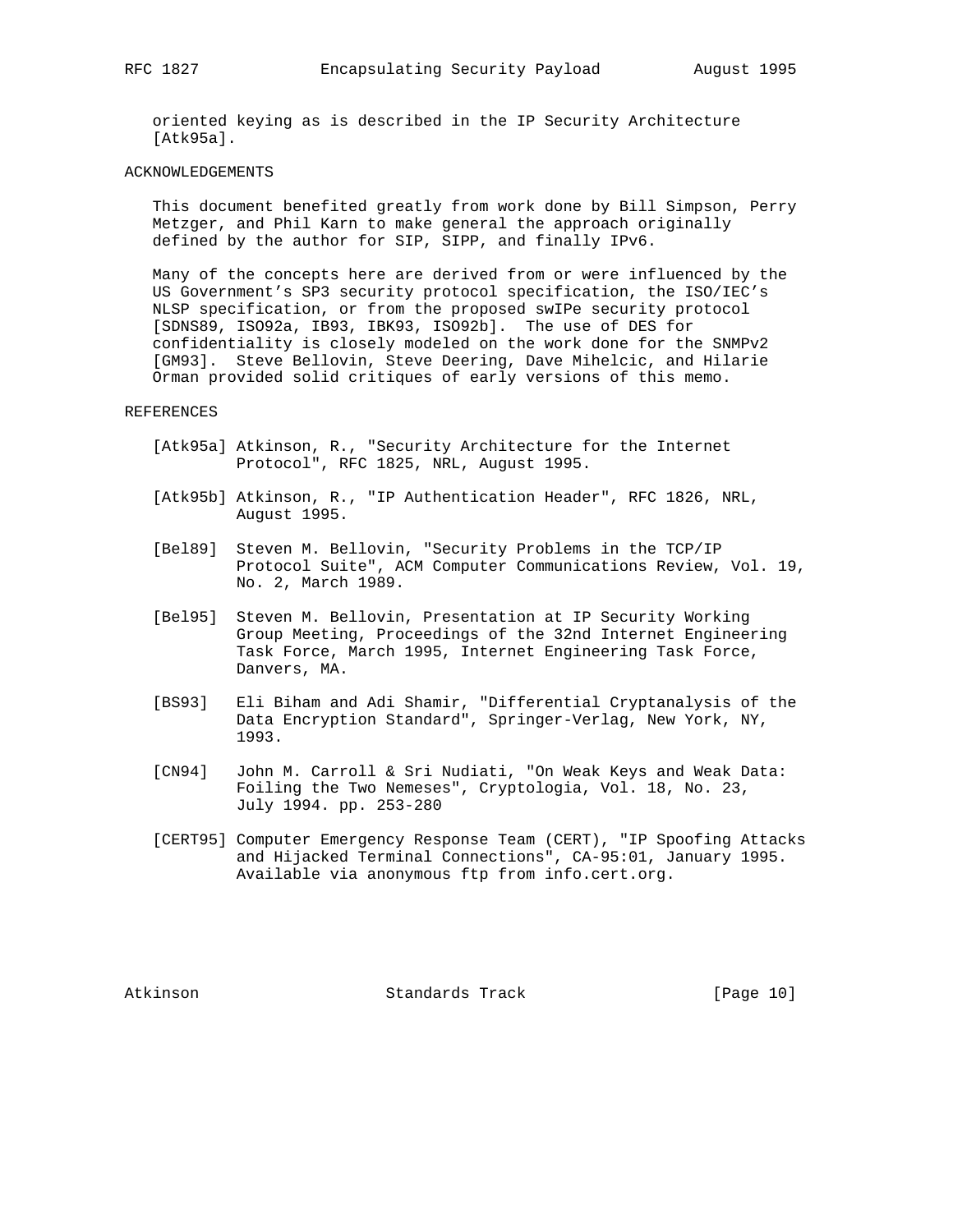- [DIA] US Defense Intelligence Agency (DIA), "Compartmented Mode Workstation Specification", Technical Report DDS-2600-6243-87.
- [GM93] Galvin J., and K. McCloghrie, "Security Protocols for version 2 of the Simple Network Management Protocol (SNMPv2)", RFC 1446, Trusted Information Systems, Hughes LAN Systems, April 1993.
- [Hin94] Bob Hinden (Editor), Internet Protocol version 6 (IPv6) Specification, Work in Progress, October 1994.
- [IB93] John Ioannidis & Matt Blaze, "Architecture and Implementation of Network-layer Security Under Unix", Proceedings of the USENIX Security Symposium, Santa Clara, CA, October 1993.
- [IBK93] John Ioannidis, Matt Blaze, & Phil Karn, "swIPe: Network-Layer Security for IP", presentation at the Spring 1993 IETF Meeting, Columbus, Ohio.
- [ISO92a] ISO/IEC JTC1/SC6, Network Layer Security Protocol, ISO-IEC DIS 11577, International Standards Organisation, Geneva, Switzerland, 29 November 1992.
- [ISO92b] ISO/IEC JTC1/SC6, Network Layer Security Protocol, ISO-IEC DIS 11577, Section 13.4.1, page 33, International Standards Organisation, Geneva, Switzerland, 29 November 1992.
- [Ken91] Kent, S., "US DoD Security Options for the Internet Protocol", RFC 1108, BBN Communications, November 1991.
- [KMS95] Karn, P., Metzger, P., and W. Simpson, "The ESP DES-CBC Transform", RFC 1829, Qualcomm, Inc., Piermont, Daydreamer, August 1995.
- [Mat94] Matsui, M., "Linear Cryptanalysis method for DES Cipher", Proceedings of Eurocrypt '93, Berlin, Springer-Verlag, 1994.
- [NIST77] US National Bureau of Standards, "Data Encryption Standard", Federal Information Processing Standard (FIPS) Publication 46, January 1977.
- [NIST80] US National Bureau of Standards, "DES Modes of Operation" Federal Information Processing Standard (FIPS) Publication 81, December 1980.

Atkinson Standards Track [Page 11]